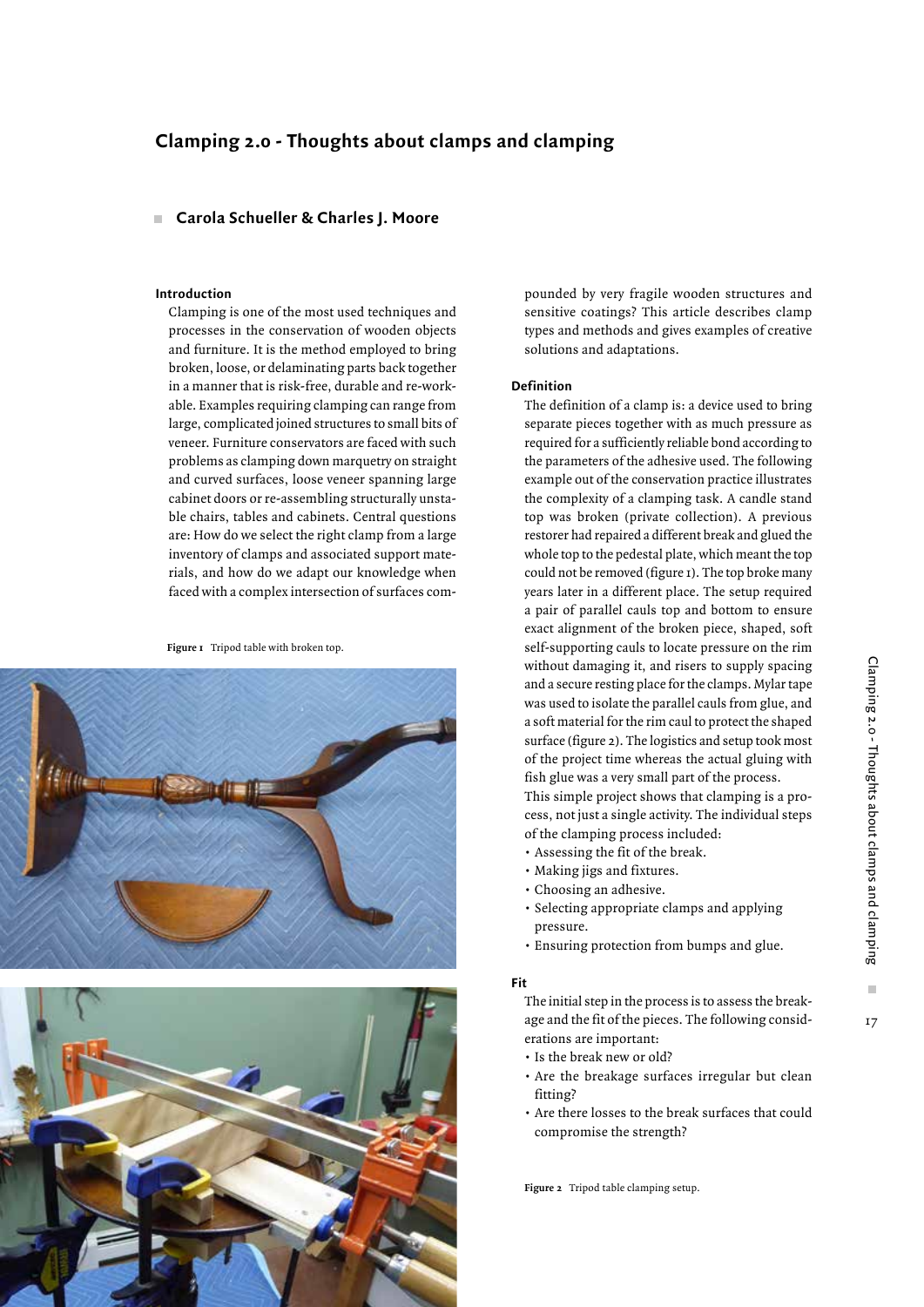- Is the break located in a purely decorative feature or at a vital structural element?
- Is the breakage so smooth that it might slide easily during the clamping process?

A break can be self-regulating and easy to put back together or it can be more difficult to precisely align the parts, and thus the process may need additional consideration and subsequent support. Many other specific considerations might need to be made depending on the individual object.

# **Jigs and fixtures**

Jigs and fixtures are frequently necessary in order to stabilize the object, register and align edges, and provide off-object clamping points. This may involve the use of cleats, wedges, leveling devices, counterpressure, or other aids to ensure level and even surfaces, thus allowing the practitioner to undertake the clamping operation in an organized, risk-free way.

## **Choice of glue**

The issue of adhesive choice is too complex to address here, but the kind of adhesive chosen will depend on the nature of the break and will influence the choice of clamps, the preventive protocol, and the logistics. The conservator will need to appreciate properties like open time and gap-filling abilities as well as appropriate pressure in order to identify the best material.

## **Applying pressure**

The choice of clamp and clamping pressure needed must be adjusted to the density of the materials and the state of degradation.<sup>1</sup> Pressure needs to be applied without causing distortion or damage to the adherents until the adhesives are sufficiently cured. This is especially important in situations where there is a potential for shear or shifting under pressure. Anticipating the required pressure and planning the distribution is crucial for a successful joint. Rivers and Umney approximate the expected pressure of various clamping tools in a table.2 The amount of pressure needed is hard to measure and is mostly judged by experience and feel. However, Winkelsen conducted standardized bending fracture tests and on the basis of that developed a practical guide for calculating the respective concentration of glues and the clamping pressure and the resulting bond strength of re-gluing fractures perpendicular to the wood grain.3 Cases for which an epoxy system is chosen do not necessarily need continuously applied pressure. Traditional



**Figure 3** Illustration from Félibien's '*Des principes*' .

rub joints and hammer veneering, where pieces have a smooth surface and a tight fit, do not need a clamp at all, as the gelling characteristics of hot animal glue will suffice to keep the joint together.4

#### **Cauls and protection**

In most cases cauls or clamping blocks are needed to target or to evenly distribute pressure. This can be achieved with rigid cauls for flat surfaces, curved cauls for curved surfaces, or soft cauls for uneven surfaces.

Flat cauls can be of any firm material: wood, plywood, medium-density fiberboard (MDF), tempered hardboard (Masonite-type), and cellulose-based fiber board (Homasote) are common. Very useful are see-through cauls made of acrylic sheet (Plexiglas/Perspex). These have the advantage of being flexible, depending on thickness, and allow one to observe the squeeze out of the glue. Flat cauls lined with metal sheets allow for heating the caul surface and hence prolonging the open time of hot animal glue when used for re-adhering lifting marquetry.

Curved cauls can be made from a number of materials. Wooden cauls can be cut to match the shape of the object. Kerfed plywood, bending plywood ("wiggle wood", Flexply), or thin acrylic sheet is very useful for relatively even curves. Closed-cell polyethylene foam (Ethafoam) is easy and fast to shape and can provide the necessary rigidity of the caul. This can be increased by adding thin plywood. Sandbags can be used to conform to curved or more complex, uneven surfaces. They have the advantage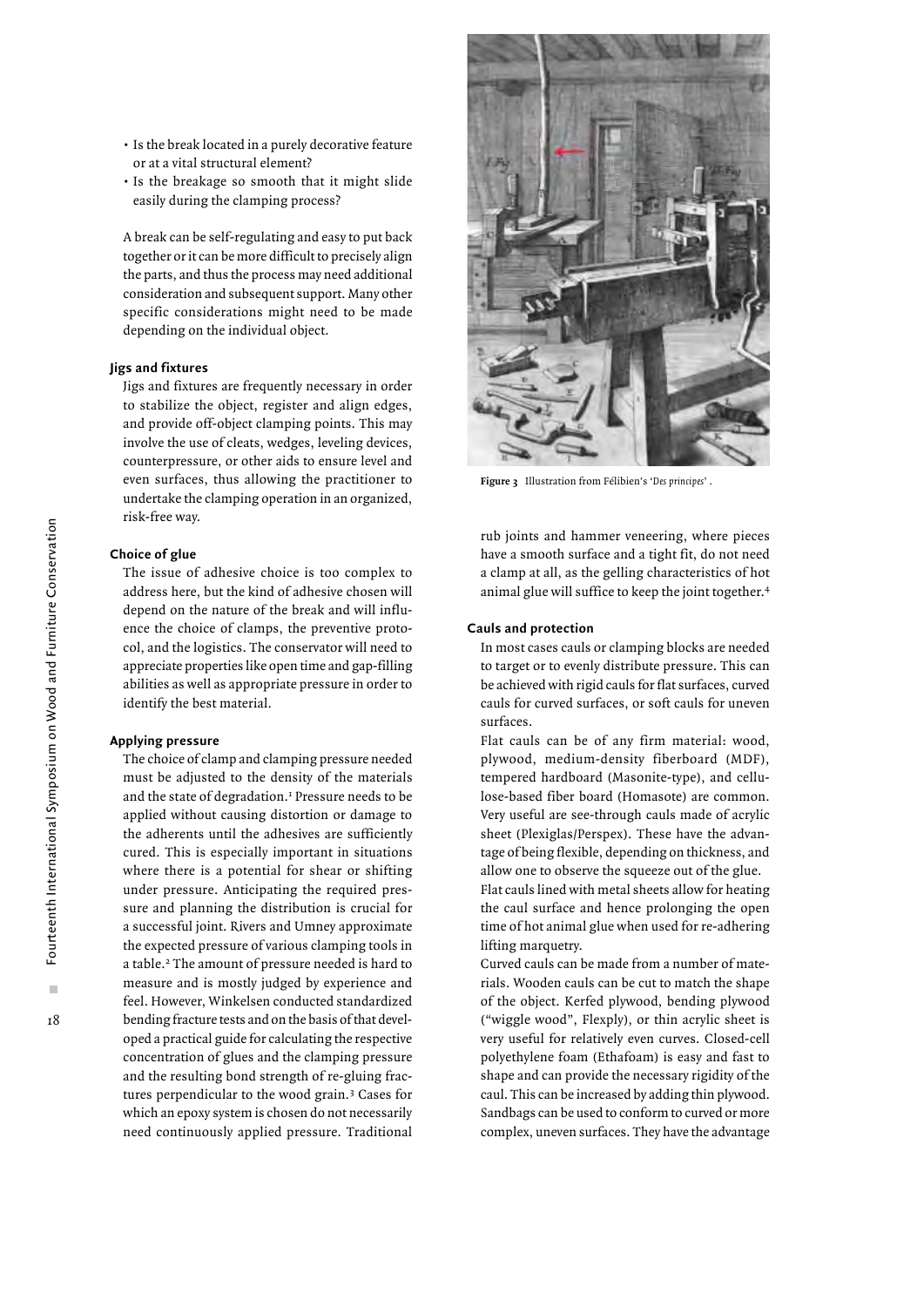

**Figure 4** Circular discs with off-center screw fixture.



**Figure 5** Cam-action toggles on bombe chest with marquetry.



**Figure 6** Tourniquet clamp.



**Figure 7** Glass bottles with lead shot.



**Figure 8** Spring clamps made from upholstery springs.

of being heatable on a hot plate or in the microwave for use with hot animal glue. They can be used in combination with thin plywood or acrylic sheet or strips for even distribution of pressure.

Other possibilities include the use of thermal setting compounds such as Plastimake or two-component dental silicone that sets within minutes. These can be especially helpful to protect and secure molded or carved parts back to a carcass, as well as to take on-site where unknown configurations may require small, custom-shaped cauls.

Cauls are also often lined with a softer material, both for protection and to accommodate slightly irregular surfaces. This can be anything from silicone impregnated release paper and polyethylene sheets (Volara, Plastazote), to cork, soft veneer and balsa wood. They generally serve several purposes: they protect the object from surface damage, they can help distribute the pressure applied onto a surface, and they can keep the clamp from shifting. Care must be taken, as some softening materials such as leather or rubber can contain oils or other chemicals that can leach under pressure. An additional isolating layer of polyester film (Mylar) should be used to protect the object and the clamp from glue. This is especially important when using ferric clamps on oak as they can cause staining when in contact with such woods that contain tannic acid. Some conservators like to use non-woven polyester release fabric (Hollytex, Remay, Bondina) as an additional interface layer that prevents glue collection on sensitive varnished surfaces.5

## **Kinds of clamps**

Generally, clamps fall into a small number of categories with pressure being delivered by means of threaded rods, cams, wedges, springs, ratchets, clutches, friction, compression, and so forth. Traditional wood-working clamps include hand screws, C-clamps, pipe or bar clamps, spring clamps, and band clamps. Pressure can also be delivered by weights, magnets, vacuum and other pneumatic devices. The methods and materials are only limited by the creativity of the practitioner.

Hand screws are traditional clamps (for example made by Jorgensen) with wood jaws and a double threaded rod system of tightening. Their design, updated long ago, allows parallel and non-parallel shapes to be clamped. They can also be used for pinpoint pressure. One advantage is their relatively large bearing surface. A disadvantage is that they can be heavy and unwieldy to use.

C-clamps have a threaded rod to apply pressure and a swivel cap to reduce damage to the surface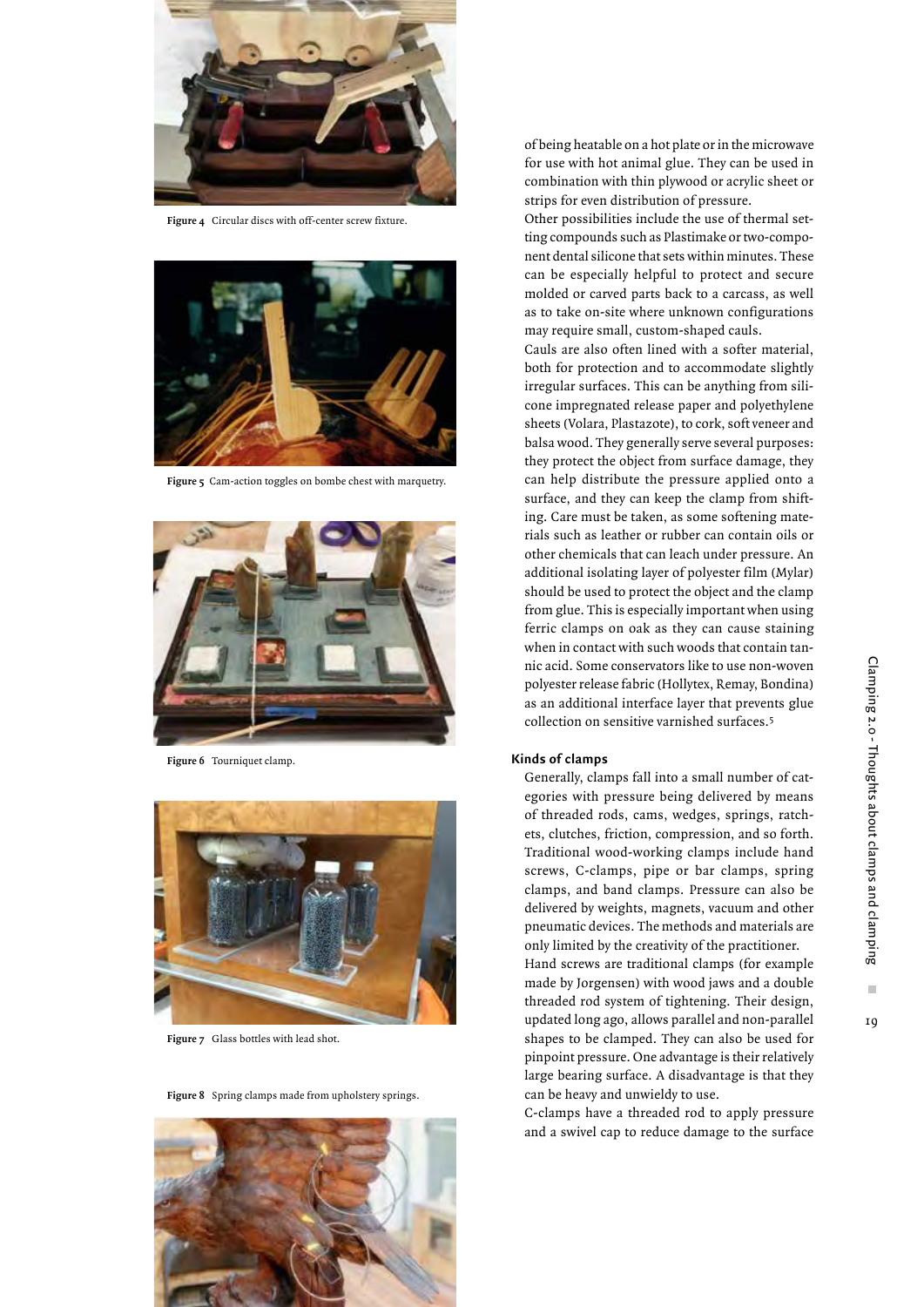×

20

and to allow for small angles. They literally come in all sizes. Made from iron or other metals, such as aluminum, they can be very light as well as strong and produce enough pressure suitable for the job at hand. In the larger sizes, the iron clamps can get heavy. Modified versions are made for edge gluing. Pipe or bar clamps. As the name suggests, pipe clamps are built on lengths of round metal pipe, while bar clamps are built with I-beam, rectangular bar stock, or sometimes wood. Both are generally supplied with a fixed end and a thread-driven sliding end. The sliding end allows rapid use, unlike hand screws and C-clamps which must be pre-set to avoid a lot of twisting and turning during use. Pipe clamps do not have a deep reach. They are frequently used for gluing up casework and tabletops and can generate very high pressures. Pipe clamps can be virtually any length, as one can always add more pipes.

On the other end of the scale, there is a unique, very gentle, friction operating pipe-type clamp by Berna made with a carbon fiber rod and silicone padded polycarbonate plastic jaws.

Bar clamps are probably the most commonly used clamps for furniture conservators. They are made in large sizes down to very small. Pressure is applied by screw, leverage against sliding plates, or cam action. They can be heavy to very light duty with deep to small throats. They can be very sensitive and are capable of delivering a broad range of pressures. Many of these clamps, including pipe clamps, can be reconfigured to become spreaders. Quality clamps are manufactured by companies like Bessey, Klemmsia, Irwin or DeWalt. A new system re-invented and optimized by Jiří Bém is a bar clamp that can be reconfigured as a spreader, may be added onto other clamps, and allows for very precise pressure setting.6

Spring clamps can be spring actuated or be springs themselves. They are generally not adjustable, though some, including shop-made versions, can be adjusted by bending in advance to apply more or less pressure. Included in this category are shimbari, goberge, and go-bars or similar assemblies of wood, fiberglass, or other materials.

Band clamps can be used for round, square, or irregularly shaped assemblies. Simple tourniquets, where flexible loops are tightened, can be made from a variety of materials. Commercial band clamps typically have a heavy woven tape, the ends of which are gathered up by a ratcheting mechanism that tightens the loop. Stretch tape, rubber bands, stretchable wax film (Parafilm) or shrink wrap may be considered in this context.



**Figure 9** Spring clamps sliced from PVC piping.



**Figure 10** Demi-lune table in clamps.



**Figure 11** Console table before treatment.



**Figure 12** Gluing a shear break on a serpentine leg.

**Figure 13** Using band and bar clamps for reassembling console table.

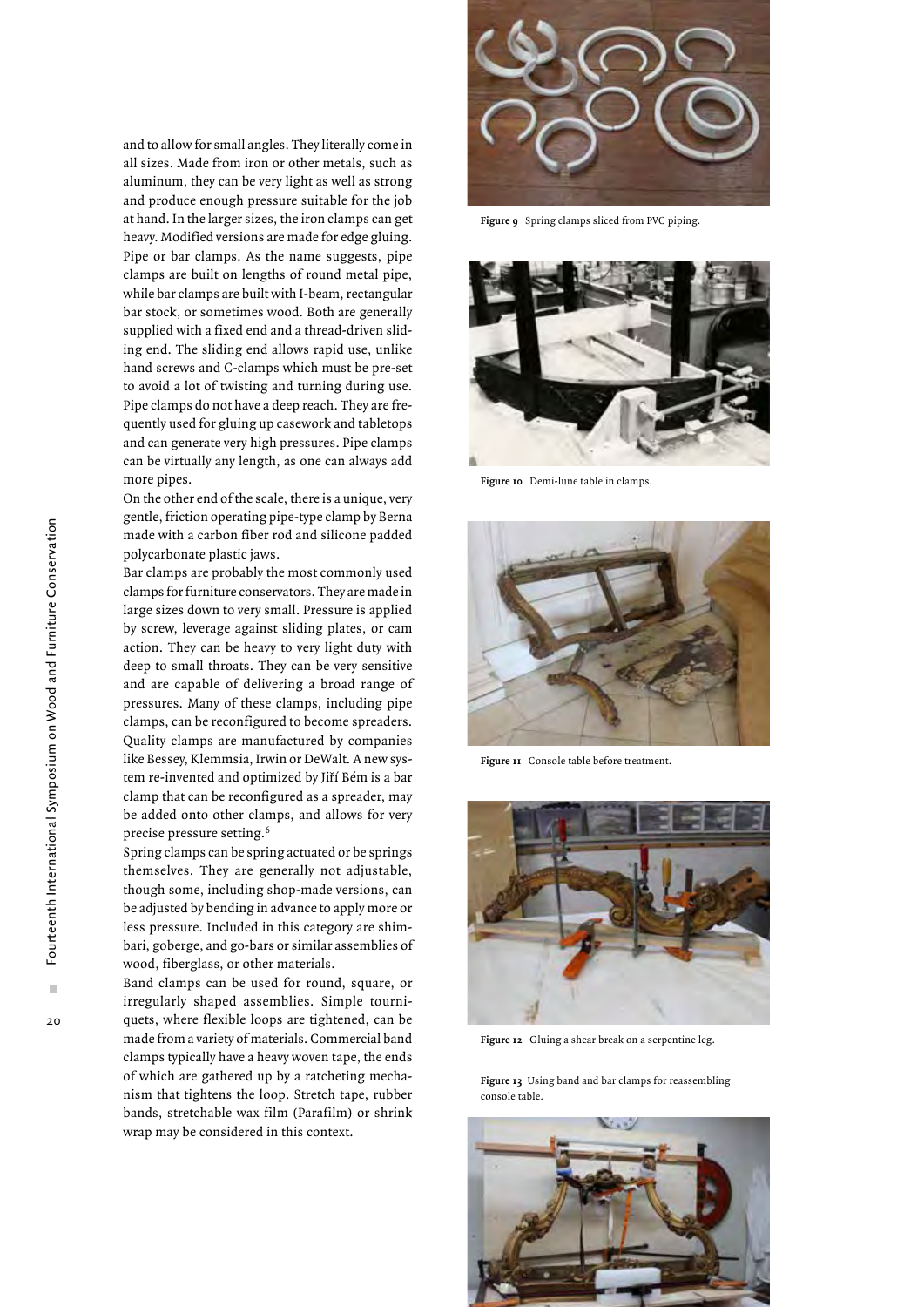

**Figure 14** Chateau-sur-Mer painted ceiling collapse.



**Figure 15** Jacks secure unstable ceiling.



**Figure 16** Shimbari frame with wooden go-bars to register fragments during reassembly.

**Figure 17** Fragments adhered together, back side.



Magnets such as strong earth magnets are used in many conservation disciplines. They are especially useful for thin substrates such as musical instruments, where they can be placed on either side of thin soundboards, for instance. In her publication on mounting systems Spicer recently published a comprehensive guide on the properties and the behavior of magnets.7

Vacuum clamping is accomplished by sealing the object or an area of the object in plastic sheeting and removing the air with the help of a pump, thus creating pressure. An advantage of this method over other methods is the creation of a very even surface pressure, both on flat and curved surfaces. Storti at the Museum of Fine Arts, Boston, experimented with readymade kits from the skateboarding community 8 for vacuum veneering a replacement panel for a table with mirror  $(1977.567).$ <sup>9</sup> Though vacuum pressing has been used for a long time in industry, it has only been employed for conservation under certain circumstances. In the conservation field it seems to be a method ideal for applying pressure to fairly robust surfaces, like parquetry flooring and very uneven surfaces such as Boulle marquetry.10.Bartold developed a spindle press system that achieves compression with vacuum technology to be applied to veneered floors or walls.<sup>11</sup>

Conservators get much inspiration from simple historical methods, such as illustrated in Félibien<sup>12</sup> (figure 3), as well as contemporary conservation literature exploring the possibilities of boxes and rigs made for shimbari work for lacquer consolidation $13$ , clamping setups used for panel paintings, and the beautiful clamps and clamping setups used by instrument makers.

#### **Favorite solutions**

#### **Cam-action**

A letter rack required pressure for which there was no suitable clamp. A cam-action fixture was made that incorporated round plywood discs fastened off-center. By rotating the discs, they are creating a wedge-like pressure (figure 4). Likewise, shopmade cam-action levers work in concert with nonstretchy mason's twine to bring pressure to the curved surface of this bombe cabinet (figure 5).

#### **Strings and weights**

Simple strings are great where an object just needs to be held in place during the short time the glue dries or cures. In combination with a toothpick and a little tourniquet action it can be a very useful tool (figure 6).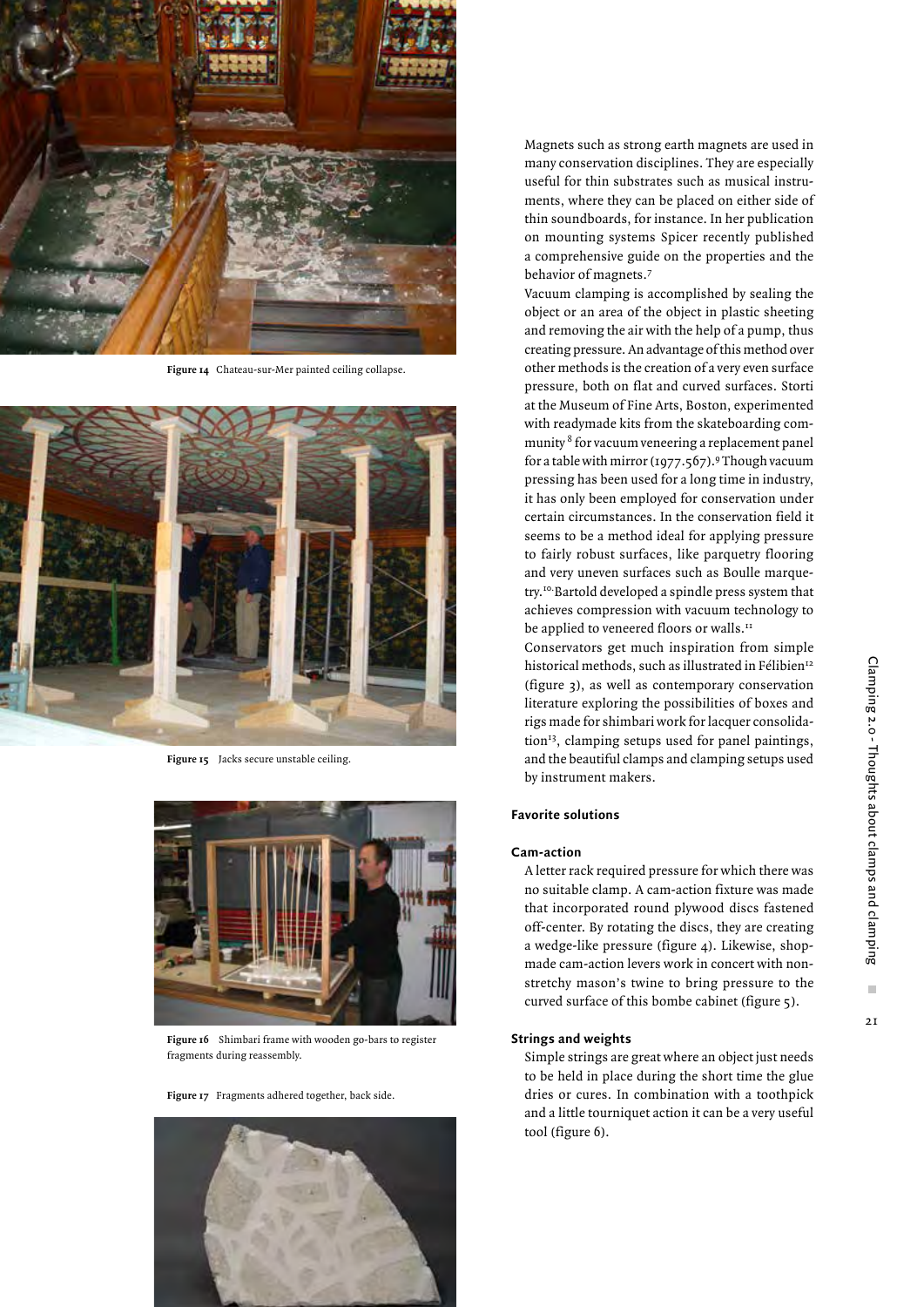Glasses or bags filled with lead shot are useful, too, especially in hard-to-reach areas (figure 7).

Low-tech clamps can be easily made of clothespins, barrettes, sections of upholstery spring (figure 8) or PVC pipe (figure 9).

All of these tools can be combined, customized and accessorized using additional wedges, threaded rod, cams etc., depending upon the needs of the job and the reach of the practitioner's imagination.

#### **Examples**

Demi-lune table: Collection The Preservation Society of Newport County (PSNC)

Here is one solution to the problem of clamping to a curved surface; in this case for gluing a new, dovetailed back rail into the curved apron of the table. On a plywood base, curved blocks supply firm support at the table perimeter. Blocks were created to receive the heads of the clamps and a notched caul was made for setting the dovetails. A wooden beam supplies downward pressure to counteract the lifting pressure of the clamps (figure 10).

### **Gilded console table: Rosecliff, PSNC**

A gilded console table sustained severe structural damage (figure 11). Each of the broken front legs was glued using a small armature to hold it in place without slipping during the glue-up (figure 12). A large support was built to ensure the stability of the table and its pieces and to provide clamping surfaces while reassembling and re-adhering the legs. Bar clamps, band clamps, a tourniquet, as well as closed-cell polyethylene foam wedges for fine adjustment were used. Several sessions of dryfitting and testing preceded the glue-up to ensure proper seating of all joints. The glue-up involved three people and proceeded in an organized manner without surprises (figure 13).

Painted plaster ceiling: Chateau-sur-Mer, PSNC While this project was not about wood, it did inform many later projects. A section of a painted ceiling was discovered to have collapsed (figure 14). Fragments were collected and areas of the compromised ceiling was supported with jacks (figure 15). The fragments were puzzled back together and small, manageable units were identified. The individual units were reassembled by registering the flat side down and using go-bars to hold all the pieces in place while consolidation took place (figure 16 and figure 17), followed by filling surface losses and inpainting (figure 18). Once all the smaller units were complete, they were sequentially placed in the ceiling. Rails, shims and screws were



**Figure 19** Applying pressure to new cast ornament with custom-made clamping setup.



**Figure 20** Registration holes for go-bars.



**Figure 21** Earth magnets holding staves in place during hide glue curing.

**Figure 18** After inpainting.

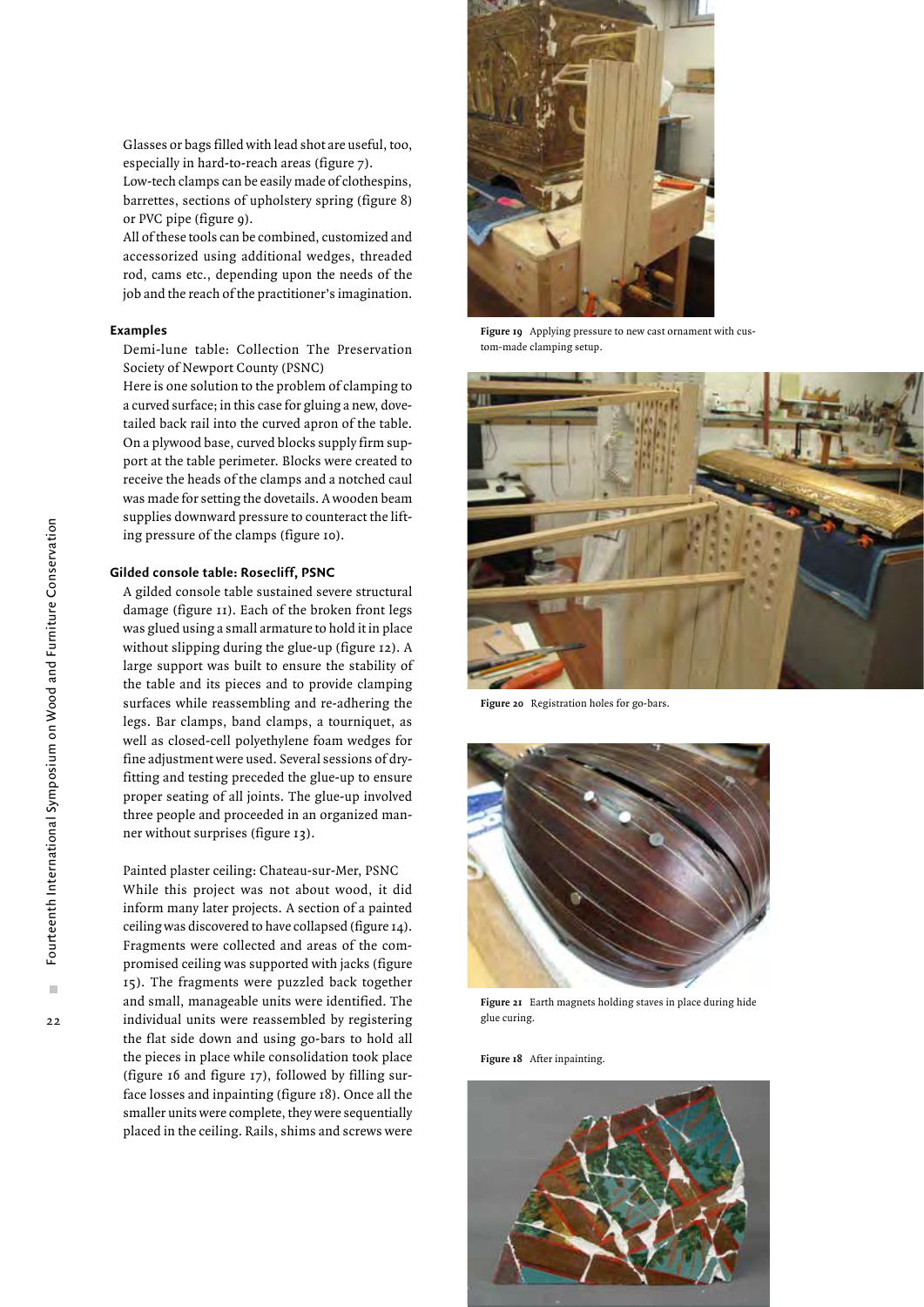

**Figure 22** Clamping table setup with bridges allowing targeted pressure.



**Figure 23** Reconfigured mini-bar-clamp used as a spreader/ go-bar on clamping table.



**Figure 24** Adjustable counter support for lacquer panel.

used during installation to ensure all the joins were level. Then adhesive was injected from the floor above. After filling and inpainting the seams, the ceiling was secure and complete.

#### **Cassone: Marble House, PSNC**

A gilded cassone required compensation for lost gilding as well as decorative elements. New decorative elements were cast and glued in place. Here the weight of the cassone provided the backstop for a floating go-bar system used to attach the new material. Fingers were cut in pieces of plywood, which acted as springs when attached to the worktable (figure 19). Holes were drilled in the face so sticks could be seated that would hold the decorative pieces in place (figure 20). Pressure was adjusted by moving the cassone, adding packing at the surface, or moving the sticks up or down a hole or two. The compensation material was securely held while the adhesive, fish glue, dried.

## **Chitterone: Kingscote, PSNC**

A chitterone, a lute-like instrument, was conserved by an outside contractor. The instrument had a broken soundboard and many splits in the main body. After the soundboard was removed, the staves were accessible for re-gluing. Two stacked magnets were used on each side of the body to bring together the 2 mm thin staves for gluing (figure 21).

# **Lacquer panels: The Elms, PSNC**

The primary task with this conservation project was the consolidation of severely damaged and delaminating lacquer on three eighteenth-century Chinese export lacquer panels. A major challenge was the size of the panels (305 cm x 211 cm), which made access to the locations of lifting and lost lacquer and the application of pressure especially difficult. Inspiration for a practical solution was gained from panel painting tables and shimbari frames. An open-framework table was designed and equipped with large, moveable cross bars that allowed the clamps to be placed anywhere onto the surface. Seen to the right of the table, an organized mobile workstation with gluing materials and clamps at hand proved extremely useful (figure 22). Lifting lacquer was humidified to make it flexible, then hot hide glue was added, re-warmed as necessary with a hot bag of steel shot, then clamped with polyethylene film protection as an interface layer, rubber softening for irregularities, and an acrylic sheet caul. For applying pressure, a shimbari/spreader was fabricated. A small grip lock bar clamp was reconfigured by cutting it up, converting it to be a